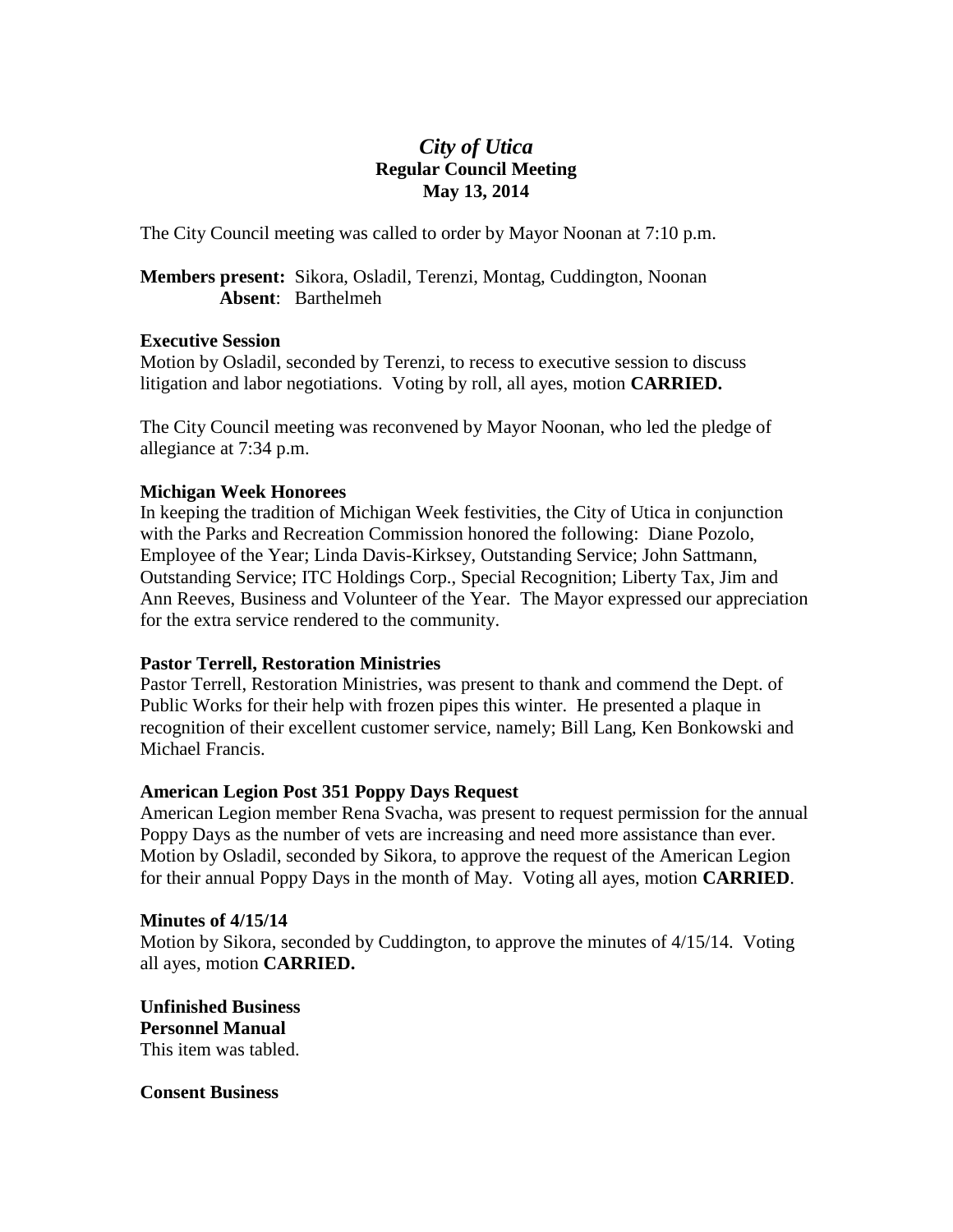**Regular Council Meeting May 13, 2014** Page 2 of 4

## **Utica & Eastpointe Lions Club Beer Tent Request**

Chris Harris and Jerry Noonan, members of the Utica Lions Club, were present to request permission to have a 40x40 beer tent and patio area at the Riverwalk Festival June 19-22 in the Library parking lot. They will be selling only beer and wine, all proceeds go to the Lions Club, they will provide security and secure the necessary license from the state. Motion by Terenzi, seconded by Sikora, to approve the Utica & Eastpointe Lions Club's beer tent request at the Riverwalk Festival, as presented. Voting all ayes, motion **CARRIED.**

The Utica Lions Club also donated \$500 to the Senior Housing Complex for a bicycle rack. Mayor Noonan thanked them and reminded all that the Utica Lions Club also donated the swing in Memorial Park.

**Correspondence** None.

**New Business Department Reports Mayor Noonan Mayoral Appointment**

Motion by Sikora, seconded by Osladil, to appoint Thomas Dionne of 45435 Cass to the Historic District Commission, as recommended by Mayor Noonan. Voting all ayes, motion **CARRIED.**

# **Riverwalk Festival June 16-22 Requests**

Linda Davis-Kirksey and John Sattmann, committee members, were present to request permission for the Riverwalk in June. There will be a carnival, petting zoo, stage with bands, vendor area, fireworks and road closures. Motion by Terenzi, seconded by Cuddington, to approve the Riverwalk requests, as presented. Voting all ayes, motion **CARRIED.**

## **Council Reports**

Councilmen Sikora and Osladil reported on the great success of the Career Focus Luncheon and how accomplished the sixth grade students of Ebeling and Burr Elementary presented themselves.

## **Assessing- Nancy Strehl, Assessor**

Motion by Montag, seconded by Sikora, to approve the tax tribunal settlement with Utica Park Place LLC, as presented. Voting all ayes, motion **CARRIED.**

**Building- Jerry Owczarzak**

No report.

## **Fire- Kevin Wilseck, Chief**

Motion by Terenzi, seconded by Osladil, to receive and file the resignation from Joseph Azar II.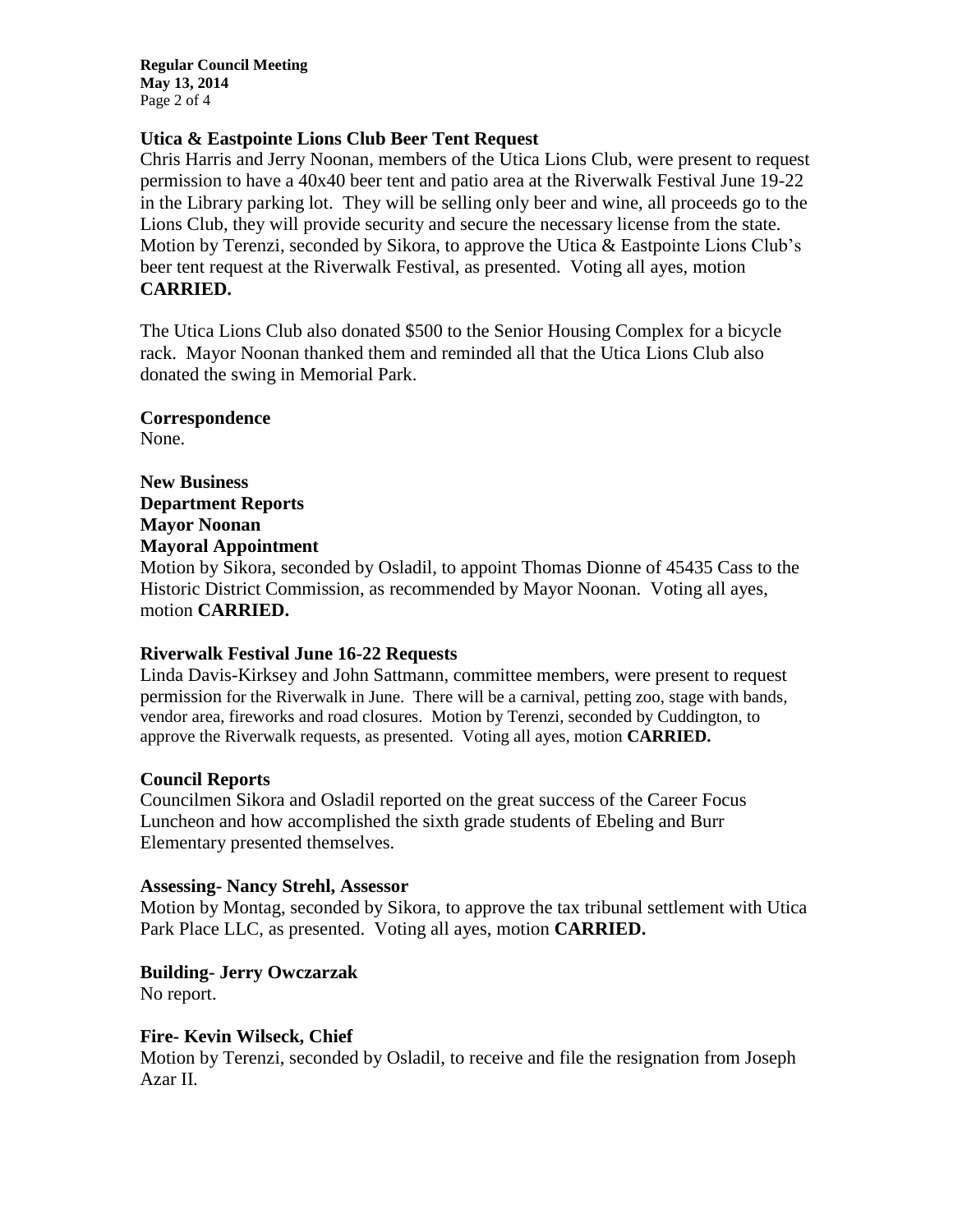**Regular Council Meeting May 13, 2014** Page 3 of 4

## **Police- Dave Faber, Chief**

Chief Faber spoke on the application for a liquor license at the Sunoco Gas Station, 11335 Hall Rd. Motion by Noonan, seconded by Sikora, to submit an objection to the Liquor Commission, as recommended by the City Attorney. Voting all ayes, motion **CARRIED.**

Chief Faber also informed all that National Police Week is next week and he thanked his department for all their service throughout the year.

## **DPW- Bill Lang, Superintendent**

No report.

#### **Treasurer- Philip Paternoster**

## **BS&A Tax, Assessing, Building Software Update Request**

Phil Paternoster, Treasurer, requested to upgrade the BS&A Tax, Assessing and Building software programs to the .NET program to enhance functions between the departments and adding electronic exports currently not available.

Motion by Terenzi, seconded by Montag, to approve the request to upgrade the BS&A Tax, Assessing and Building Programs, cost not to exceed \$16,650 with the FY14 budget amendments to Assessing-101209980000, \$4510; Treasurer-101253980000, \$4550 and Building- 249216981000, \$7590, as presented. Voting all ayes, motion **CARRIED.**

## **Administration- Beth Ricketts, City Clerk**

#### **Zoning Ordinance Fee Request**

Motion by Terenzi, seconded by Sikora, to increase the zoning ordinance application fees, as presented. Voting all ayes, motion **CARRIED.**

#### **Website Upgrade Request**

Beth Ricketts, City Clerk, explained the need to revamp our current website to provide a new look, layout, navigation and compatibility with different electronic devices. The project was bid out and Revize Design is the lowest bidder with high recommendations. The DDA will be paying for one third of the cost.

Motion by Terenzi, seconded by Cuddington, to approve the request to have the website re-built by Revize Design, at a cost of \$2500 with an annual fee of \$900, as presented. Voting all ayes, motion **CARRIED.**

## **Library- Marsha Doege, Director**

No report.

## **Parks and Recreation Commission**

Mayor Noonan reminded all that Student Government Day will be held on Wednesday, May 21, 2014.

#### **Historic District Commission**